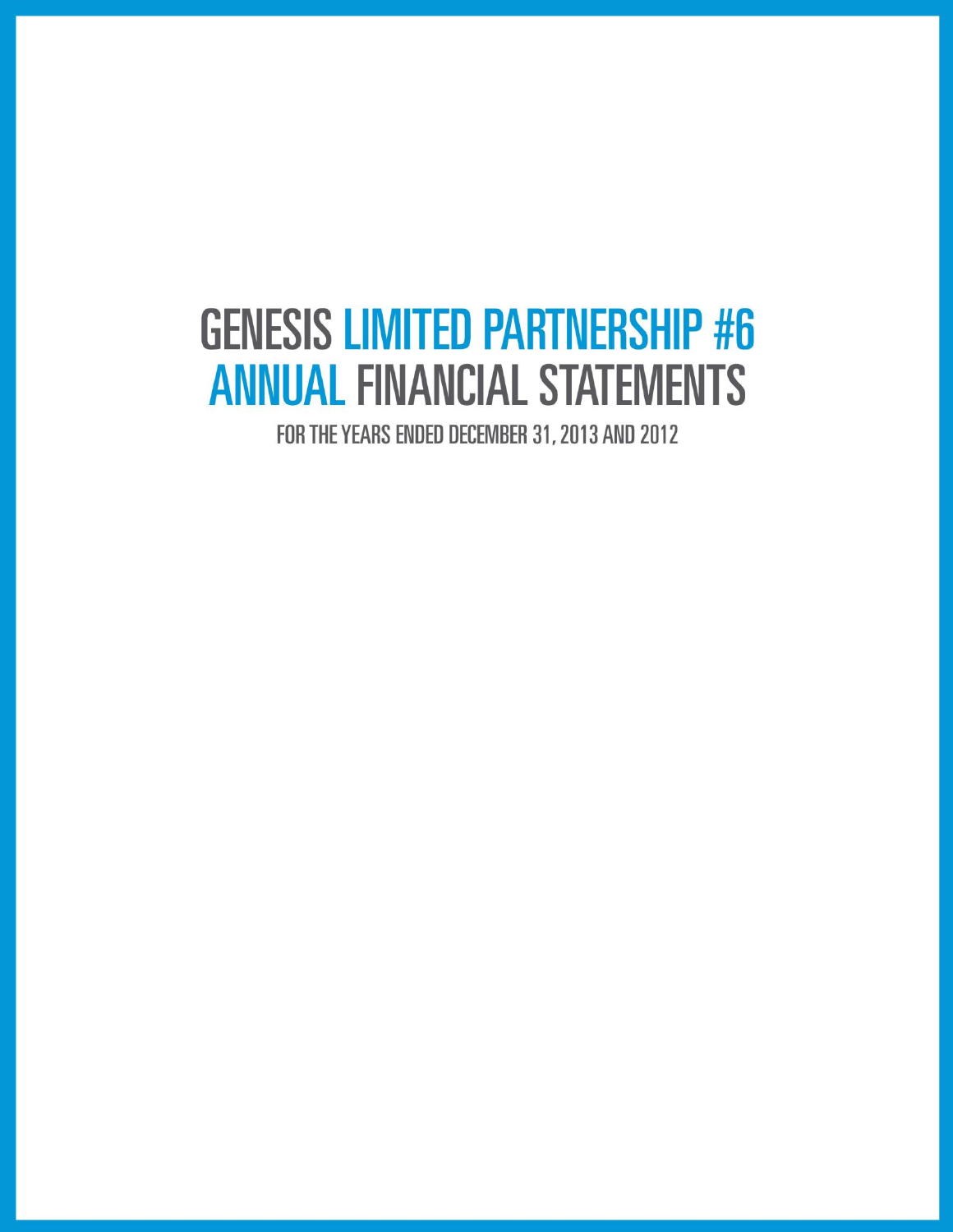## **GENESIS LIMITED PARTNERSHIP #6 NOTICE OF NO AUDITOR REVIEW OF FINANCIAL STATEMENTS For the Years Ended December 31, 2013 and 2012**

**The accompanying unaudited financial statements of Genesis Limited Partnership #6 (the "Partnership") have been prepared by and are the sole responsibility of the Partnership's management. These financial statements have not been independently reviewed or audited.**

**\_\_\_\_\_\_\_\_\_\_\_\_\_\_\_\_\_\_\_\_\_\_\_\_\_\_\_\_\_\_\_\_\_\_\_\_\_\_\_\_\_\_\_\_\_\_\_\_\_\_\_\_\_\_\_\_\_\_\_\_\_\_\_\_\_\_\_\_\_\_\_\_\_\_\_\_\_\_\_\_\_\_\_\_\_\_\_\_\_\_\_\_\_\_\_\_\_\_\_\_\_\_\_\_\_\_\_**

 $\mathcal{L}_\text{max}$  and  $\mathcal{L}_\text{max}$  and  $\mathcal{L}_\text{max}$  and  $\mathcal{L}_\text{max}$  and  $\mathcal{L}_\text{max}$  and  $\mathcal{L}_\text{max}$  and  $\mathcal{L}_\text{max}$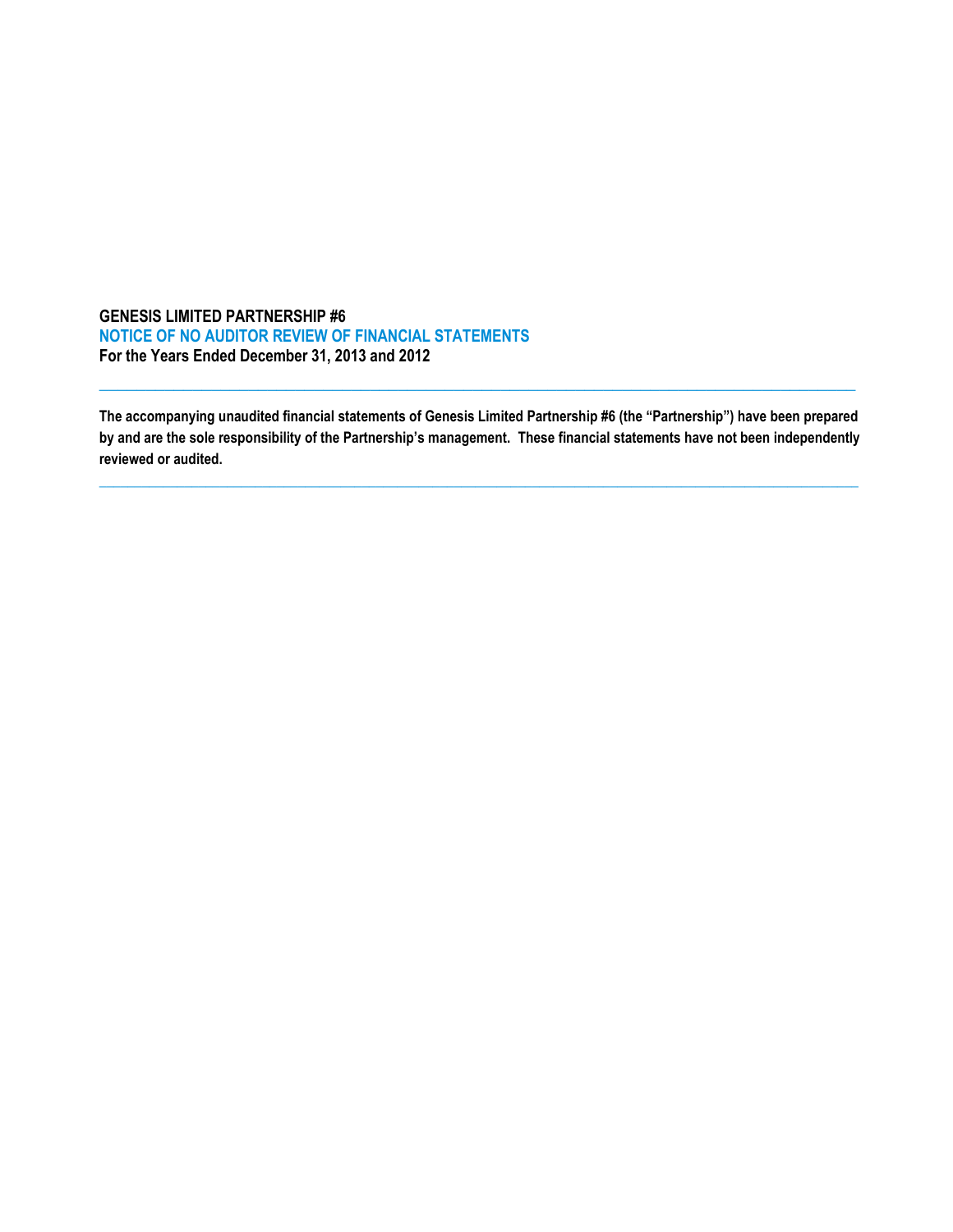## **GENESIS LIMITED PARTNERSHIP #6**

**BALANCE SHEETS**

*(In Canadian dollars) (Unaudited)*

|                                          | December 31,   |           |            |
|------------------------------------------|----------------|-----------|------------|
|                                          | <b>Notes</b>   | 2013      | 2012       |
| <b>Assets</b>                            |                |           |            |
| Cash and cash equivalents                |                | 194,390   | 313,808    |
| Accounts receivable                      |                |           | 4,875,739  |
| Amounts due from related parties         |                |           | 124,421    |
| Restricted cash                          |                | 414,448   | 210,448    |
| Land under development                   | $\overline{2}$ | 6,615,000 | 8,211,901  |
| <b>Total assets</b>                      |                | 7,223,838 | 13,736,317 |
|                                          |                |           |            |
| <b>Liabilities</b>                       |                |           |            |
| Accounts payable and accrued liabilities |                | 414,448   | 216,179    |
| Amounts due to related parties           |                | 161,989   |            |
| <b>Total liabilities</b>                 |                | 576,437   | 216,179    |
|                                          |                |           |            |
| <b>Equity</b>                            |                |           |            |
| General partner (405 units)              |                | 162,091   | 272,940    |
| Limited partners (5,254 units)           |                | 6,485,310 | 13,247,198 |
| <b>Total equity</b>                      |                | 6,647,401 | 13,520,138 |
|                                          |                |           |            |
| <b>Total liabilities and equity</b>      |                | 7,223,838 | 13,736,317 |

*See accompanying notes to the annual financial statements.*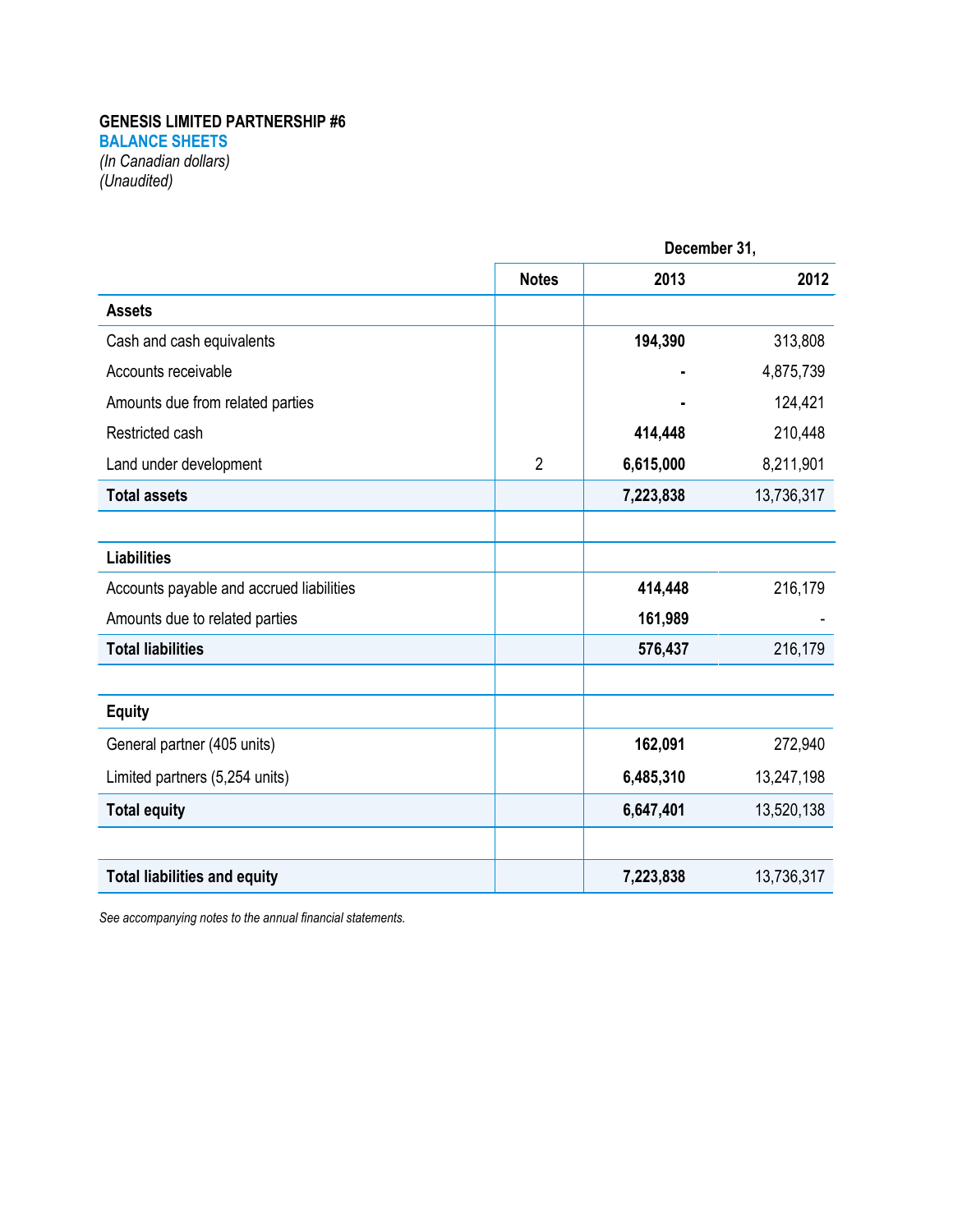## **GENESIS LIMITED PARTNERSHIP #6**

**STATEMENTS OF COMPREHENSIVE INCOME (LOSS)**

*(In Canadian dollars) (Unaudited)*

|                                                         |              | Year ended December 31, |           |  |
|---------------------------------------------------------|--------------|-------------------------|-----------|--|
|                                                         | <b>Notes</b> | 2013                    | 2012      |  |
| <b>Revenues</b>                                         |              |                         |           |  |
| Development land sales                                  |              |                         | 4,590,000 |  |
| Residential home sales                                  |              |                         | 13,015    |  |
| Other revenue                                           |              |                         | 250       |  |
|                                                         |              |                         | 4,603,265 |  |
| <b>Cost of sales</b>                                    |              |                         |           |  |
| Development land                                        |              |                         | 2,993,582 |  |
| Write down of real estate held for development and sale |              | 1,596,901               |           |  |
| <b>Residential homes</b>                                |              |                         | 13,751    |  |
|                                                         |              | 1,596,901               | 3,007,333 |  |
|                                                         |              |                         |           |  |
| <b>Gross profit</b>                                     |              | (1, 596, 901)           | 1,595,932 |  |
|                                                         |              |                         |           |  |
| Interest income                                         |              | 265,393                 | 440,969   |  |
| General and administrative expenses                     | 3            | (287, 229)              | (3,024)   |  |
|                                                         |              |                         |           |  |
| Earnings (loss) being comprehensive income (loss)       |              | (1,618,737)             | 2,033,877 |  |

*See accompanying notes to the annual financial statements.*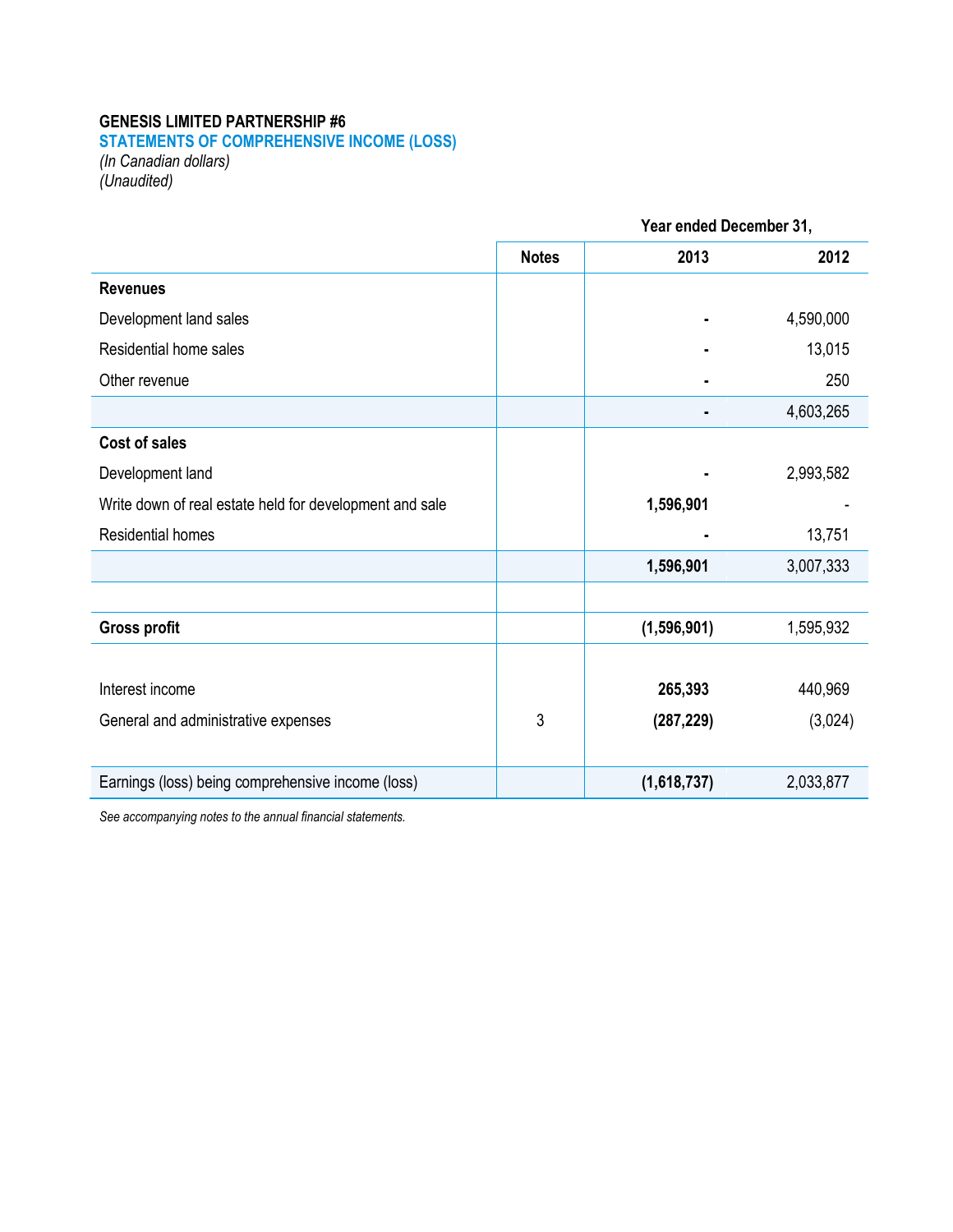## **GENESIS LIMITED PARTNERSHIP #6**

**STATEMENTS OF PARTNERS' EQUITY**

**For the years ended December 31, 2013 and 2012**

*(In Canadian dollars) (Unaudited)*

|                      |              | <b>Limited Partners</b> |              | <b>General Partner</b> |                          | <b>Total</b>  |  |
|----------------------|--------------|-------------------------|--------------|------------------------|--------------------------|---------------|--|
|                      | <b>Units</b> | Amount                  | <b>Units</b> | Amount                 | <b>Units</b>             | <b>Amount</b> |  |
| At December 31, 2011 | 5,254        | 16,029,940              | 405          | 132,381                | 5,659                    | 16, 162, 321  |  |
| Net earnings (loss)  | ۰            | 1,893,318               | ۰            | 140,559                | ٠                        | 2,033,877     |  |
| <b>Distributions</b> | ۰            | (4,676,060)             | ۰            |                        | $\overline{\phantom{a}}$ | (4,676,060)   |  |
| At December 31, 2012 | 5,254        | 13,247,198              | 405          | 272,940                | 5,659                    | 13,520,138    |  |
| Net earnings (loss)  | ۰            | (1,507,888)             | ٠            | (110, 849)             | ٠                        | (1,618,737)   |  |
| <b>Distributions</b> | ۰            | (5,254,000)             |              |                        | -                        | (5,254,000)   |  |
| At December 31, 2013 | 5,254        | 6,485,310               | 405          | 162,091                | 5,659                    | 6,647,401     |  |